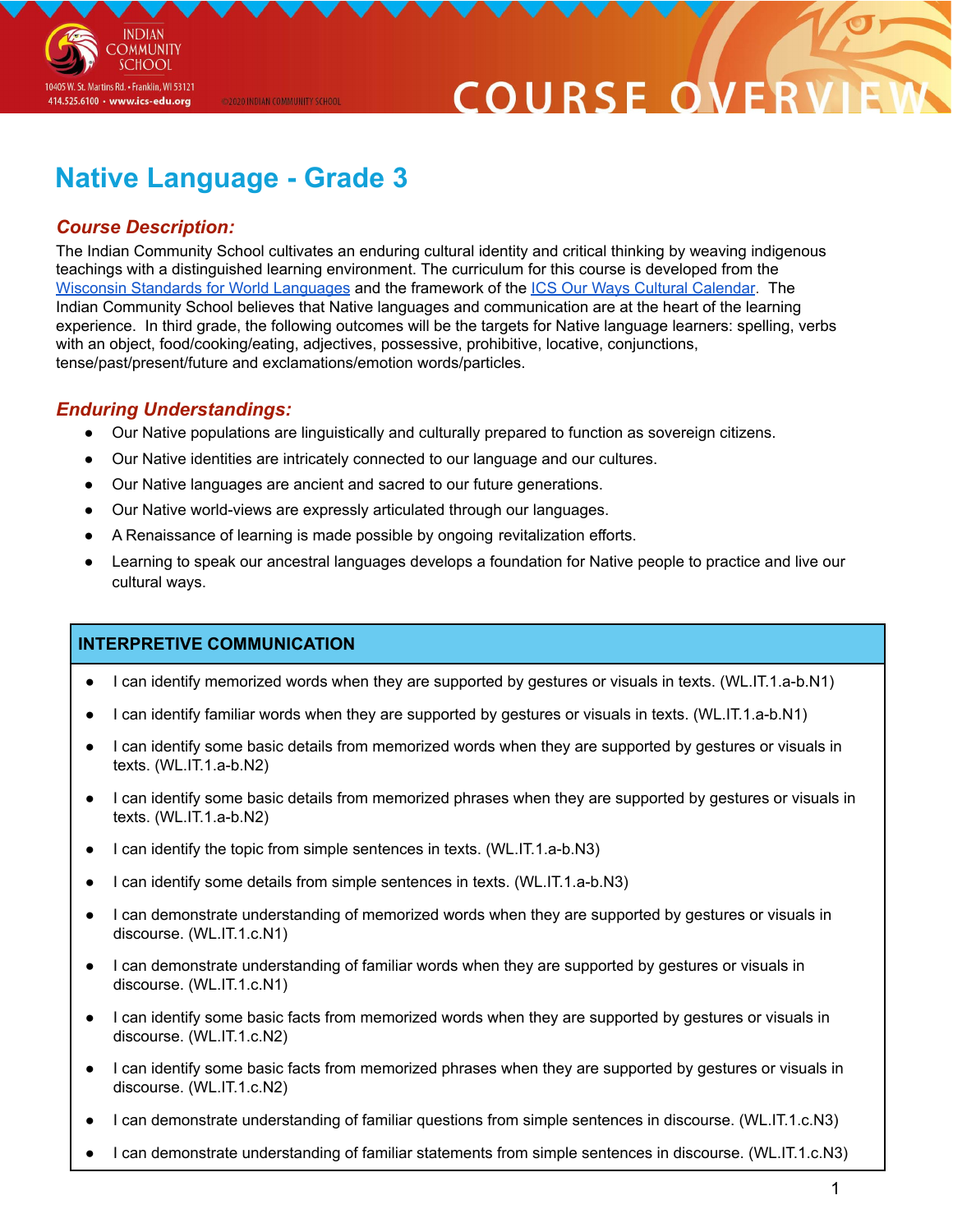

# **COURSE O**

### **INTERPERSONAL COMMUNICATION**

@2020 INDIAN COMMUNITY SCHOOL

- I can answer questions on familiar topics using practiced or memorized words or phrases with the help of gestures or visuals. (WL.IP.2.a.N1)
- I can ask simple questions on familiar topics using a mixture of practiced or memorized words, phrases, and simple sentences. (WL.IP.2.a.N2)
- I can answer simple questions on familiar topics using a mixture of practiced or memorized words, phrases, and simple sentences. (WL.IP.2.a.N2)
- I can ask practiced questions on familiar topics using simple sentences. (WL.IP.2.a.N3)
- I can answer practiced questions on familiar topics using simple sentences. (WL.IP.2.a.N3)
- I can ask original questions on familiar topics using simple sentences. (WL.IP.2.a.N3)
- I can answer original questions on familiar topics using simple sentences. (WL.IP.2.a.N3)
- I can express some basic needs using practiced or memorized words and phrases, with the help of gestures or visuals. (WL.IP.2.b.N1)
- I can express basic needs related to familiar activities using a mixture of practiced or memorized words, phrases, and questions. (WL.IP.2.b.N2)
- I can express my preferences or feelings using a mixture of practiced or memorized words, phrases, and questions. (WL.IP.2.c.N2)
- I can react to others' preferences or feelings using a mixture of practiced or memorized words, phrases, and questions. (WL.IP.2.c.N2)
- I can express and react to preferences, feelings, or opinions on familiar topics using simple sentences. (WL.IP.2.c.N3)

## **PRESENTATIONAL COMMUNICATION**

- I can introduce myself using practiced or memorized words and phrases with guidance and support. (WL.PS.3.a.N1)
- I can present information about my interests and life experiences using a mixture of practiced or memorized words, phrases, and simple sentences. (WL.PS.3.a.N2)
- I can express likes using practiced or memorized words and phrases, with the help of gestures or visuals. (WL.PS.3.b.N1)
- I can express dislikes using practiced or memorized words and phrases, with the help of gestures or visuals. (WL.PS.3.b.N1)
- I can express likes on familiar topics of interest using a mixture of practiced or memorized words, phrases, and simple sentences. (WL.PS.3.b.N2)
- I can express dislikes on familiar topics of interest using a mixture of practiced or memorized words, phrases, and simple sentences. (WL.PS.3.b.N2)